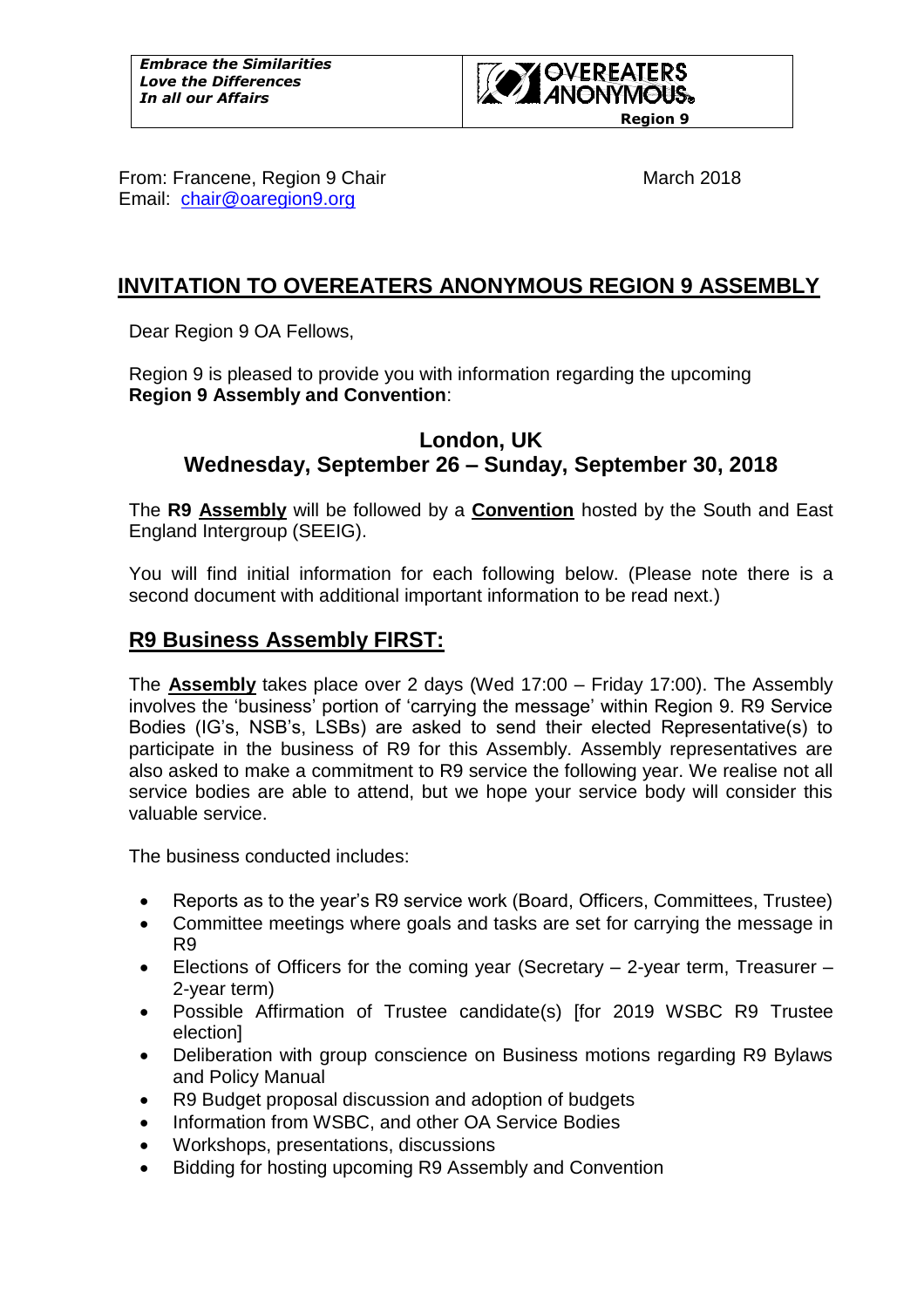

R9 service bodies benefit from participating as their representatives:

- Gain experience, strength, and hope from the fellowship
- Bring important OA information back to the service body
- Exchange ideas and learn about ways service bodies can carry the message locally
- Develop a network of support
- Learn about service responsibilities

With the R9 committed service work carried on throughout the following year by the representatives, through R9 committees, and other OA coordinator service positions, we find that together we can carry the message of recovery in Region 9.

The organizing committee will do their best to ensure that your representative feels at home. We expect that you as a representative will enjoy a wonderful time of fellowship and service which enriches your recovery program while you help with much needed service for OA.

You will find the information about registering and attending the Assembly contained here. If anything is unclear or you need more information, please let us know.

# **REGISTRATION AND PAYMENT OF REGISTRATION FEES**

Please note that you will need to register for the Assembly by **July 12th , 2018.**

**\*IMPORTANT NOTE:** Your registration will be confirmed by email. You will then be sent instructions for making payment of Assembly and Convention fees. More details are on the registration forms.

A **Registration fee of 50€ f**or the Assembly will be charged for each Representative. (Note: Check current exchange rates, Service Bodies paying in GBP are requested to pay the equivalent of  $\epsilon$ 50.)

The **Registration fee including accommodation and meals** will be payable in advance via money transfer. After you have submitted your registration form, R9 will send you a payment number and directions as how to pay your fees.

**NOTE: Representatives are required to provide a valid service body officer signature (Chair or Secretary) affirming them. This form will be mailed to registered representatives for their officer to complete after they have registered. An "electronic signature" will be accepted on this form.** 

For any questions: **[registration2018@oaregion9.org](mailto:registration2018@oaregion9.org)**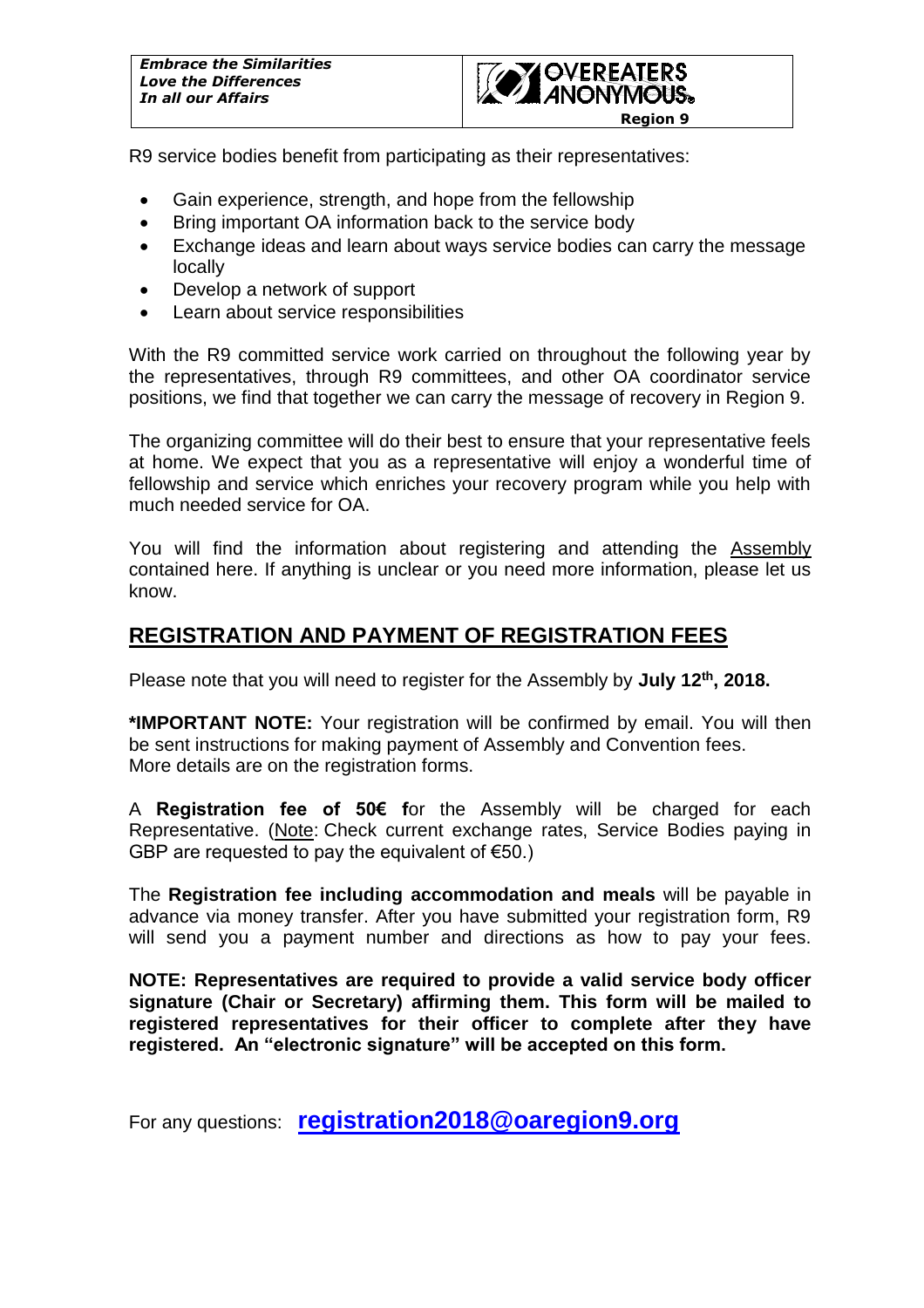

# **Assembly Attendance**

PLEASE BE AWARE that the Assembly will start from 5:00PM, on Wednesday, and finish at 5:00PM, on Friday.

PLEASE ENSURE THAT the Representative is aware that he/she should be attending throughout this time.

For Service Bodies:

## **How many Representatives can be sent to the Assembly?**

For service bodies that are not sure exactly how many representatives they are entitled to, the following is taken from our bylaws and defines membership of the Assembly:

### **Article IV - Section 2**

The voting membership of this Assembly shall consist of

- a) Representatives from Intergroups who are registered with the World Service Office and who are within the geographical boundaries of Region 9.
- b) Representatives from National /Language Service Boards, who are registered with the World Service Office and who are within the geographical boundaries of Region 9. National/Language Service Boards shall not represent Intergroups which have sent representatives to the Assembly, however if all Intergroups are represented the National/Language Service Boards will still be entitled to one representative.
- c) Region 9 Board Members.
- d) The Chair shall not have a vote at the Assembly, except to break a tie and for elections.
- e) Committee Chairs, who are not Intergroup or National Service Board representatives.
- f) In the event of a Region 9 representative from a registered unaffiliated group receiving a voice as per Article IV Section 2 (II) c) of these bylaws, they may also be given a vote, subject to majority approval of the voting body. The proposed delegate should submit a written statement on why they are unaffiliated, if they plan to be affiliated in the future and if they meet the delegate requirements.

#### **Article IV - Section 3 – Qualifications**

a) Each representative shall be elected by the Intergroup, National/Language Service Board or unaffiliated groups they serve.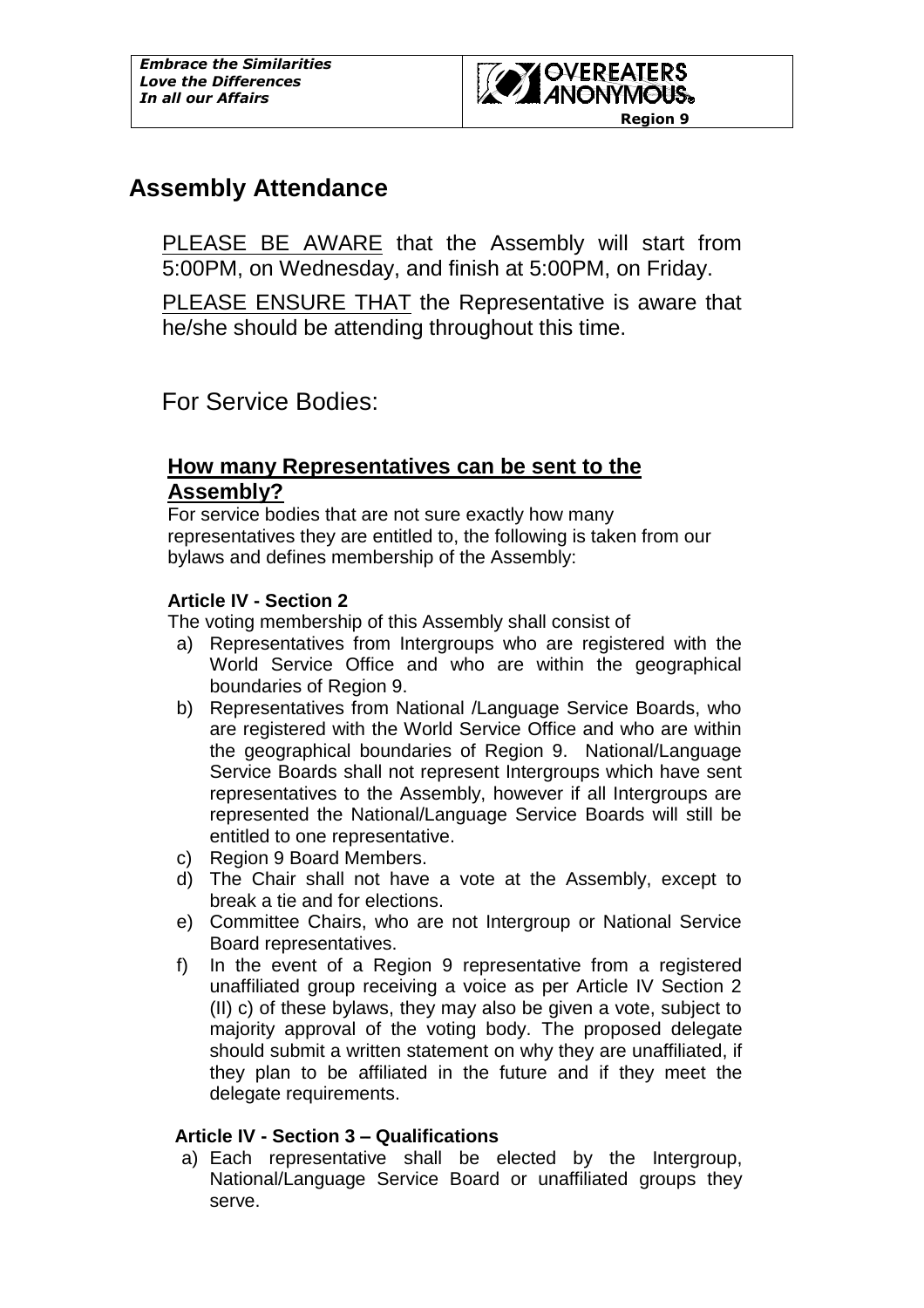

- b) The term of Region 9 representative shall be designated by their Intergroup, National/Language Service Boards or unaffiliated Groups and each representative is always subject to recall by those who selected them.
- c) Each representative should have a minimum of six (6) consecutive months of current abstinence and at least one (1) year service beyond group level.

#### **Article IV - Section 4 - Representatives**

a) Each member Intergroup/National/Language Service Board shall be entitled to one representative at the Region 9 Assembly. Intergroups/National/Language Service Boards serving more than 10 groups shall be entitled to two representatives. Intergroups/National Service Boards serving more than 50 groups shall be entitled to three representatives.

*As you know, it is important for the planning of the Assembly to know how many representatives will be attending, so please complete your registration form as soon as possible.*

# **R9 Recovery Convention FOLLOWS the assembly:**

**The Convention** follows the assembly starting Friday September 28th – Sunday September 30th. Over these two days, this recovery portion provides **wonderful OA meetings, workshops, speakers, and various sessions to enhance your OA program**.

The Theme of the Convention this year is "It Works – It really Does." Most Representatives attend the convention, where they are joined by local OA members and others from throughout Region 9 (and sometimes from other areas of the world). Details for registering for the convention are included in your registration form. *NOTE: The registration for Assembly & Convention plus accommodations and food options are ALL ON ONE FORM this year.*

**NOTE**: All OA members are welcome to attend the convention. OA visitors are welcome at the assembly but only designated R9 Representatives participate in the business meetings. Visitors are also welcome to serve on R9 Committees.

# **PROPOSING BYLAWS OR POLICY MANUAL CHANGES:**

If your service body would like to propose any bylaw or policy amendments, or other business motions regarding OA in Region 9, these proposals must reach our Chair, Francene (Email - [chair@oaregion9.org\)](mailto:bylaws@oaregion9.org) **before June 26th 2018** (at least 90 days prior to the Assembly). See the attached motion form to be submitted.